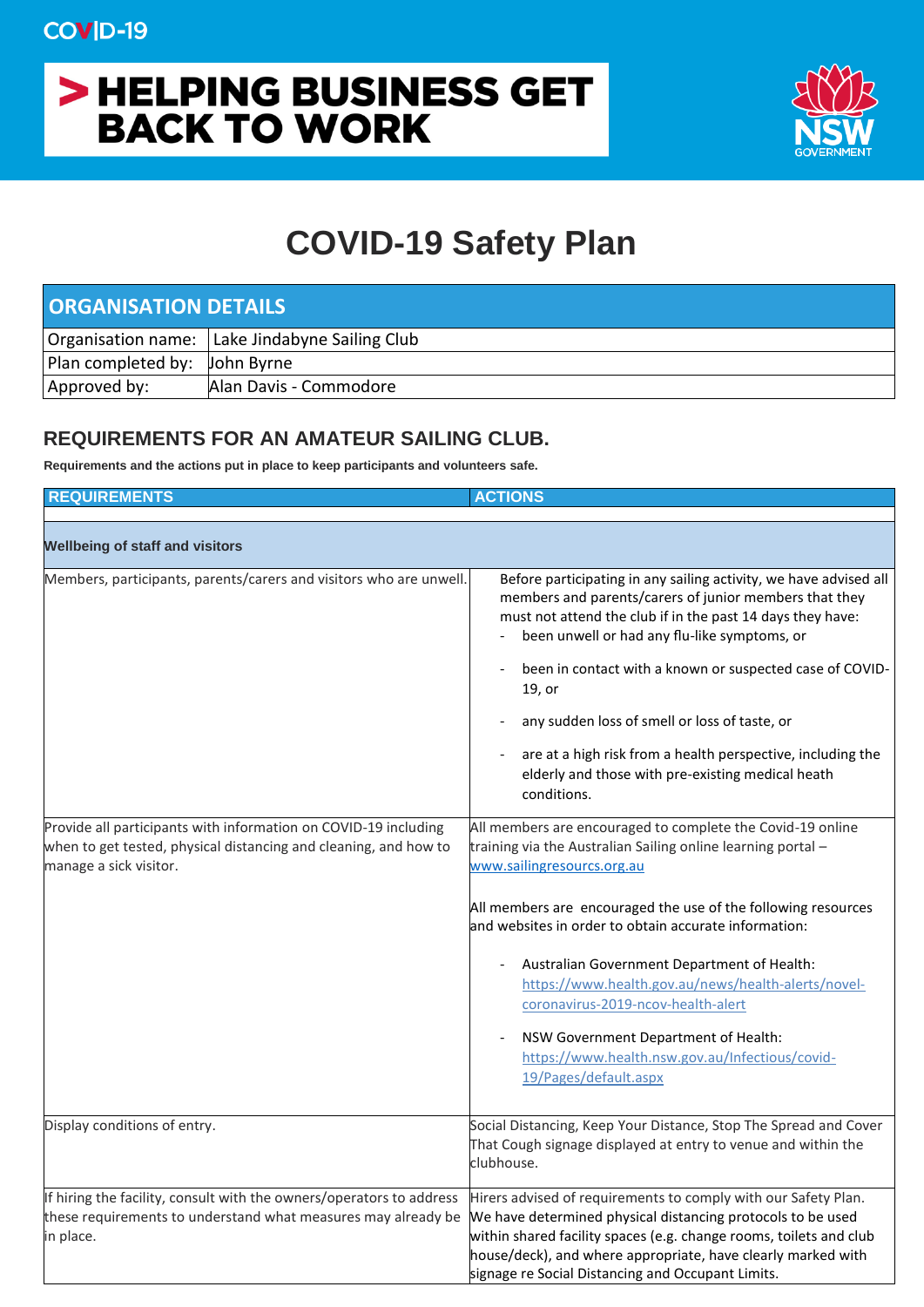|                                                                                                                                                                                                                   | Encourage individuals to be respectful of shared space, minimise<br>time spent in these areas and observe physical distancing<br>measures.                                                                  |
|-------------------------------------------------------------------------------------------------------------------------------------------------------------------------------------------------------------------|-------------------------------------------------------------------------------------------------------------------------------------------------------------------------------------------------------------|
|                                                                                                                                                                                                                   |                                                                                                                                                                                                             |
| Ensure processes are in place to exclude participants if they have<br>visited Victoria in the 14 days prior.                                                                                                      | Periodically, an email will be sent to all members as a reminder of<br>requirements for attending sailing.                                                                                                  |
| Ensure processes are in place to exclude participants if they have<br>attended any reported case locations listed on the NSW Health<br>website.                                                                   | Encourage everyone attending the venue to view the NSW Health<br>website prior to attending to double-check the latest hot spot<br>locations at:<br>https://www.nsw.gov.au/covid-19/latest-news-and-updates |
| Take all reasonable steps to minimise the number of spectators<br>attending community sports events.                                                                                                              | Parents/caregivers are requested not to attend the site unless<br>absolutely necessary.                                                                                                                     |
| <b>Physical Distancing</b>                                                                                                                                                                                        |                                                                                                                                                                                                             |
| Ensure the number of people in a facility does not exceed one<br>person per 4 square metres of space.                                                                                                             | Clubhouse dimension limits the number of people within the<br>building to 30.                                                                                                                               |
| Minimise co-mingling of participants where possible.                                                                                                                                                              | Social distancing to be observed during rigging and unrigging.                                                                                                                                              |
| Have strategies in place to manage gatherings that may occur<br>immediately outside the premises, such as with drop off and pick<br>up zones or staggered start/finish times.                                     | If required, split members socialising into smaller groups.<br>However, due to low participant numbers this is not expected to<br>be a concern.                                                             |
| Reduce crowding where possible and promote physical distancing<br>with markers on the floor where people stand or are asked to<br>queue.                                                                          | Physical distancing markers placed where required, however due<br>to small participant numbers this is generally not a major issue.                                                                         |
| Ensure communal facilities such as showers, change rooms, and<br>lockers have strategies in place to reduce crowding and promote<br>physical distancing.                                                          | Relevant posters placed in changing rooms, members told that the<br>rules are to be followed.                                                                                                               |
| Where practical, stagger the use of communal facilities. Strongly<br>encourage participants to shower/change at home where possible.                                                                              | Only limited numbers use the change facilities already.                                                                                                                                                     |
| <b>Hygiene and cleaning</b>                                                                                                                                                                                       |                                                                                                                                                                                                             |
| Adopt good hand hygiene practices.                                                                                                                                                                                | Signage encourages the use of hand sanitizer and hand washing<br>procedure.                                                                                                                                 |
| Ensure hand sanitiser is accessible at the venue entry and<br>throughout the facility.                                                                                                                            | Hand sanitiser is provided internally and externally at the<br>clubhouse.                                                                                                                                   |
| Encourage participants to bring their own water bottle, snacks and After-sailing dinner to have social distancing observed, no self-<br>sweat towels. Avoid shared food and drinks.                               | serving of food. All plates and cutlery washed in dishwasher.                                                                                                                                               |
| Clean frequently used indoor hard surface areas regularly, first<br>with detergent and water, and then disinfect. Clean frequently<br>touched areas and surfaces, including in communal<br>facilities, regularly. | Wipe down key spaces, surfaces and objects (such as benchtops,<br>door handles) regularly.                                                                                                                  |
| Ensure bathrooms are well stocked with hand soap and paper<br>towels. Consider providing visual aids above hand wash basins to<br>support effective hand washing.                                                 | Soap and towels checked regularly. Signage in place.                                                                                                                                                        |
| Reduce sharing of equipment where practical and ensure these are There is minimal sharing of equipment. Club boats to be sanitized<br>cleaned with detergent and disinfectant between uses.                       | after each use by user with club supplied materials.                                                                                                                                                        |